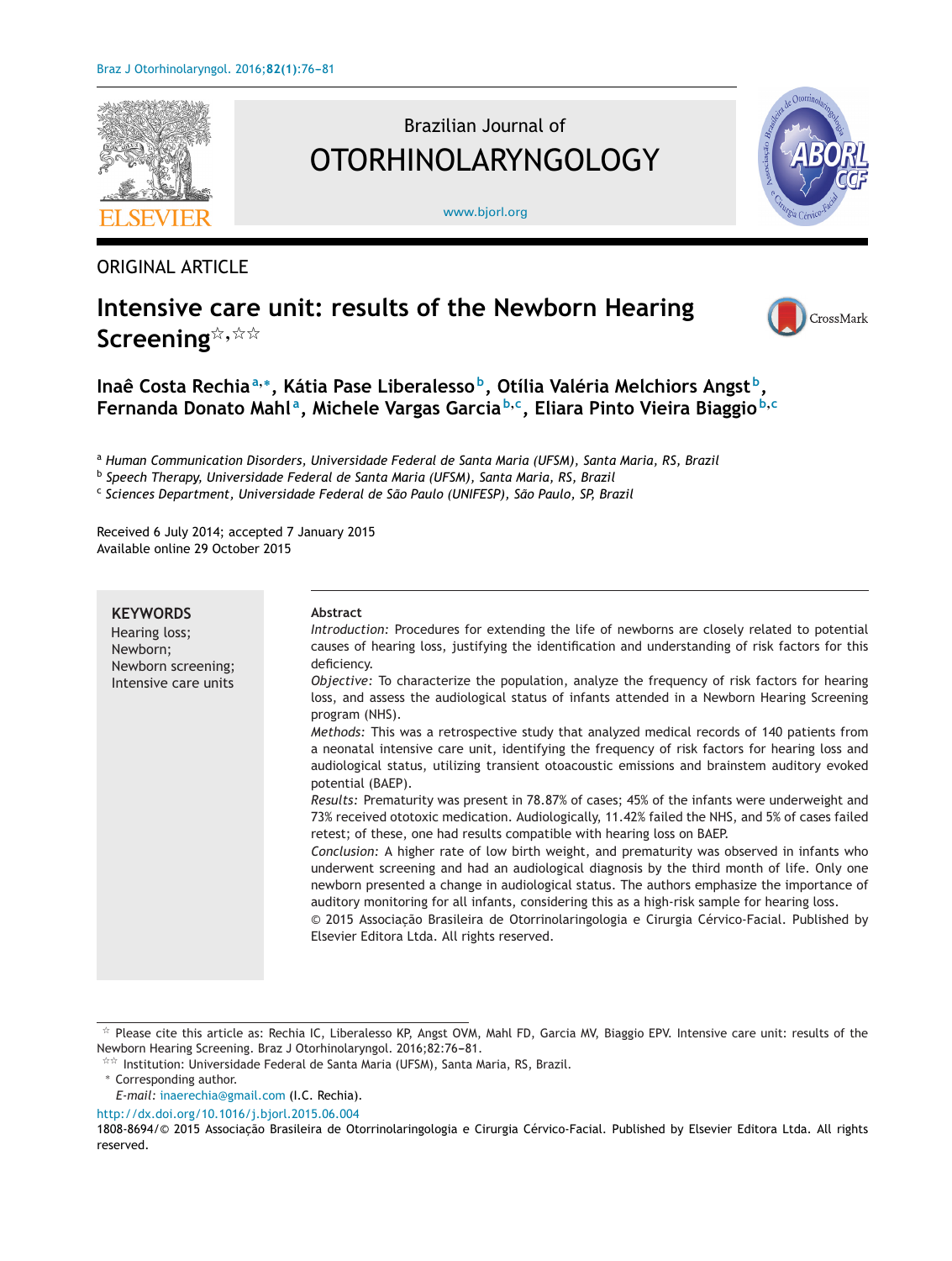# **PALAVRAS-CHAVE** Perda auditiva; Recém-nascido; Triagem neonatal; Unidades de Terapia Intensiva

#### **Unidade de Terapia Intensiva: resultados da Triagem Auditiva Neonatal**

#### **Resumo**

*Introducão:* Os procedimentos para prolongamento da vida dos neonatos estão intimamente relacionados com possíveis causas de deficiência auditiva, justificando-se a identificação e o conhecimento dos indicadores de risco para tal deficiência.

*Objetivo: Caracterizar a população, analisar a frequência dos indicadores de risco para a defi*ciência auditiva e verificar o status audiológico de bebês atendidos num programa de Triagem Auditiva Neonatal (TAN).

*Método:* Estudo do tipo retrospectivo. Foram analisados 140 prontuários da Unidade de Terapia Intensiva Neonatal, caracterizando a população estudada e a frequência dos indicadores de risco para deficiência auditiva e status audiológico, e considerando resultados das emissões otoacústicas transientes e a avaliacão diagnóstica por meio do Potencial Evocado Auditivo de Tronco Encefálico (PEATE).

*Resultados:* Evidenciou-se prematuridade em 78,87% dos casos, 45% exibiam baixo peso e 73% estavam sendo medicados com agentes ototóxicos. Quanto ao status audiológico, 11,42% falharam na TAN. Houve falha no reteste em 5% dos casos e, destes, um neonato apresentou resultado compatível com deficiência auditiva no PEATE.

*Conclusão:* Houve maior porcentual de prematuros de baixo peso que realizaram a triagem e tiveram um diagnóstico audiológico até o 3◦ mês de vida. Apenas um neonato apresentou status audiológico alterado. Ressalta-se a importância de acompanhamento auditivo de todos os bebês, considerando esta amostra como de alto risco para deficiência auditiva.

© 2015 Associac¸ão Brasileira de Otorrinolaringologia e Cirurgia Cérvico-Facial. Publicado por Elsevier Editora Ltda. Todos os direitos reservados.

#### **Introduction**

The detection of speech sounds begins in intrauterine life, and is the first step in language acquisition, since it is known that hearing and language are interdependent but interrelated functions. Auditory experiences are of paramount importance, especially before the second year of life, as this is considered the critical period for language acquisition.<sup>1-3</sup> Thus, infants who are born with hearing impairment (HI), are deprived of contact with the world of sound. In this way, the right time for the detection/diagnosis of childhood HI is before the third month of life, and the intervention should begin before the sixth month. $1,4,5$ 

Studies show that the incidence of significant bilateral congenital HI in healthy neonates is about  $1-3$  infants/ 1000 births; conversely, in newborns referred from intensive care units the incidence increases to  $2-4\%$ .<sup>[5](#page-4-0)</sup>

There are prenatal, perinatal, and postnatal complications that can cause HI in newborns; these are called risk factors associated with hearing loss (RFHL), namely: the concern of parents with respect to their child general development and the child's hearing, speech, or language development; familial history of permanent deafness; neonatal intensive care unit (NICU) stay >5 days; or occurrence of any associated condition, such as the use of ototoxic medication; congenital infections (rubella, cytomegalovirus, syphilis, herpes, and toxoplasmosis); craniofacial anomalies; genetic syndromes; neurodegenerative disorders; postnatal bacterial or viral infections; head trauma; and chemotherapy.[4](#page-4-0)

Hospitalization in NICUs is a very frequent risk factor. Preterm infants are generally underweight, in need for lengthy mechanical ventilation, and may have hyperbilirubinemia at levels that require exchange transfusion, thus making a NICU stay imperative.<sup>[6](#page-4-0)</sup>

The Newborn Hearing Screening (NHS) test is a safe and appropriate procedure for the early detection of HI in neonates and infants.<sup>[7](#page-4-0)</sup> The current protocol designates as a NHS procedure the recording and analysis of transientevoked otoacoustic emissions (TEOAE) for neonates without RFHL, and an automatic brainstem auditory evoked potential (aBAEP) study for those who have any RFHL. $4,5$ 

TEOAE recording is a relatively simple, quick, and objective method for detecting hearing changes of cochlear origin, specifically from the outer hair cells. This method does not quantify the HI, but detects the presence of a cochlear dysfunction. $8-10$  BAEP, which is also an objective method, is obtained with surface electrodes that record neural activity generated by the cochlea, auditory nerve, and brainstem in response to auditory stimuli. $5,10$ 

The NHS outcome criterion is that of ''pass and fail''. The ''pass'' criterion expresses the non-likelihood of HI, and the ''fail'' criterion expresses the likelihood of HI and the need for a diagnostic evaluation. In case of failure, it is recommended to utilize the BAEP diagnostic procedure for an investigation of electrophysiological thresholds before hospital discharge and/or on the infant's return for retest. If the HI is not confirmed, these infants with RFHL should be followed-up, as they are at an increased risk of difficulties in hearing and in language skill development. If an alteration in BAEP responses is detected, the child will be referred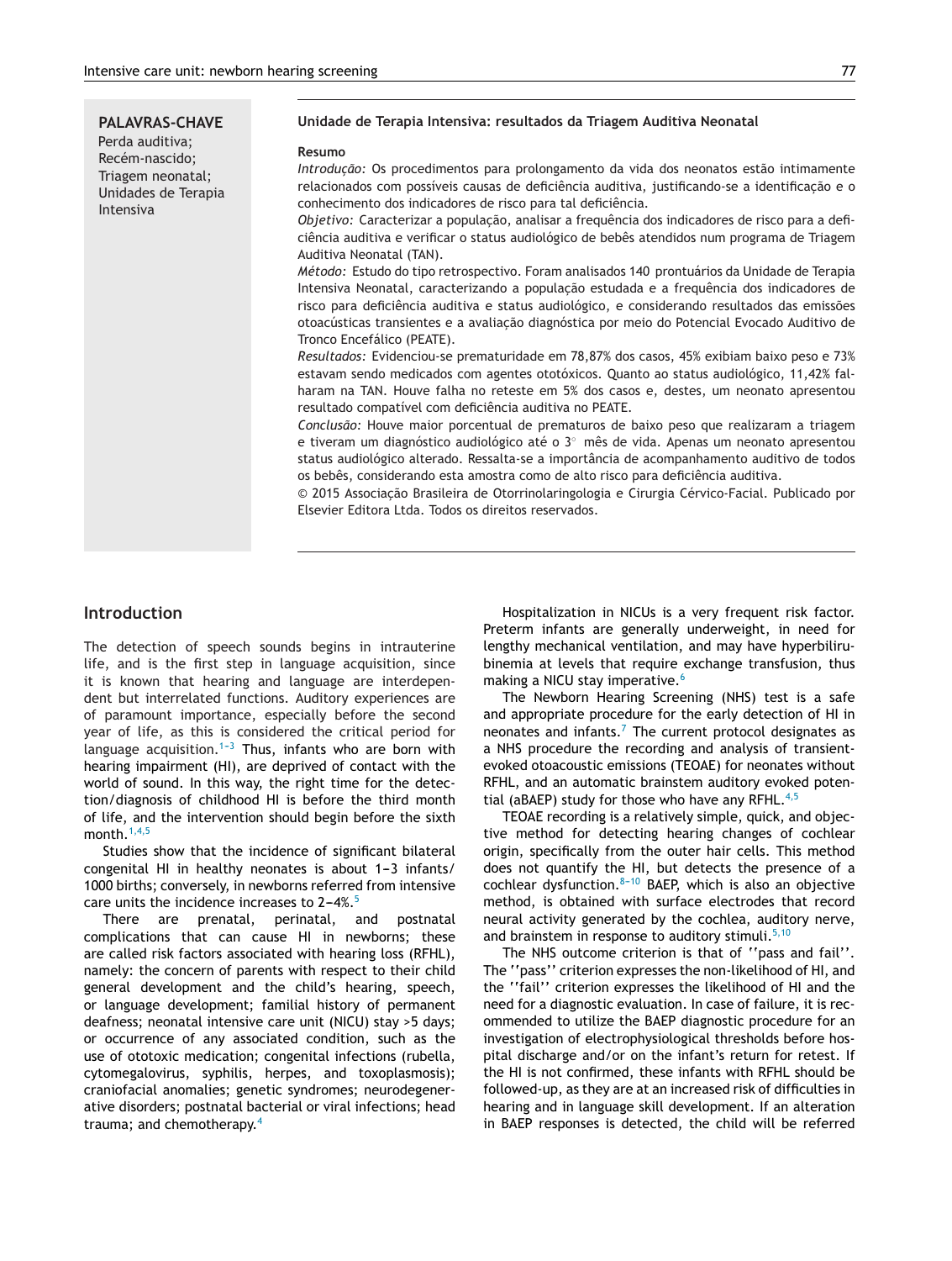<span id="page-2-0"></span>at once for a medical otolaryngological diagnosis and a full audiological evaluation for early rehabilitation.[4](#page-4-0)

This study was undertaken because of a need to identify and understand RFHLs; because the increase/advancement of technology associated with the procedures that seek to extend the lives of newborns and infants is closely related to the very factors that can cause hearing impairment.

Thus, this study aimed to characterize the population, analyze the frequency of RFHL, and assess the audiological status of infants treated in an NHS program referred from the NICU of a university hospital.

#### **Methods**

This research is linked to a larger project, called ''Child Hearing Impairment: from diagnosis to intervention,'' which was approved by the Research Ethics Committee under No. 610,506.

This was a retrospective study, $11$  that aimed to investigate issues related to hearing health in infants referred from the NICU.

The sample analyzed medical records of newborns (NB) and infants who underwent NHS and who came from the NICU during the period from September of 2012 to May of 2013 in a university hospital.

The sample arrangement was made on the basis of eligibility criteria. The inclusion criteria for the analysis of clinical records were as follows: the baby should have been born and remained in the NICU for at least five days, with an NHS carried out in this service. Clinical records with incomplete information and those without an informed consent signed by the parent or guardian were excluded from data collection. This NHS service provides an informed consent explaining to those legally responsible for the child that the data collected on this service may be used for future studies, and that all ethical issues involved will be upheld; nonetheless, the informed consent must be signed at the time of their child care.

Based on a review of medical records, 2097 consultations were retrieved in that period. From this total, 140 medical records were selected, using the inclusion criteria. The following variables were recorded: characteristics of study population (gestational age [GA], birth weight, age at NHS); frequency of RFHLs; audiological status, based on the results documented in the medical record, on an analysis of TEOAE, and on a diagnostic assessment carried out with the use of BAEP; false-positive rate; and prevalence of HI. Such data (presence of RFHL, and TEOAE and BAEP results) were organized into categories of responses, which were stored in a spreadsheet in Microsoft Excel. In the next phase, a data analysis was held with the use of the program PASW Statistic v.18.0 for Windows. In the descriptive analysis, absolute numbers and frequencies of respective variables were sought. For a comparative analysis of the distribution of frequencies, Fisher's exact test and Cochran's test (when three or more categories were present) were used. For all hypothesis tests, a significance level of 0.05 was set. Significant values were marked with an asterisk. All confidence intervals determined during this study were established with 95% of statistical confidence.

**Table 1** Frequency of risk factors for hearing loss (RFHL) associated with hospitalization in a neonatal intensive care unit.

| <b>RFHL</b>            | Frequency                  |
|------------------------|----------------------------|
| Family history         | 5 $(3.6%)a$                |
| Ototoxic medication    | 103 $(73%)^a$              |
| Mechanical ventilation | 81 $(57.9%)$ <sup>a</sup>  |
| Hyperbilirubinemia     | 19 $(13.6\%)$ <sup>a</sup> |
| Congenital infections  | 3 $(2.1\%)$ <sup>a</sup>   |
| a Doccriptivo apalveir |                            |

<sup>a</sup> Descriptive analysis.

#### **Results**

A total of 140 medical records of infants with NICU stay and with mean GA of  $34.76$  (range:  $22-42$ ) weeks were evaluated. Of these, 78.57% (*n* = 110) were preterm newborns with GA <37 weeks; 20.71% (*n* = 29) were term newborns with GA of 37-41 weeks and 6 days; and 0.72% (n=1) was a post-term newborn with  $GA > 42$  weeks. When the three categories were compared, a predominance of preterm newborns (*p* < 0.001; Cochran's test) was observed.

The mean birth weight of these infants was 2299 g (630-4620). Of these, 39.28% (n = 55) had normal weight, that is,  $\geq$ 2501 g; 45% ( $n = 63$ ) had low-birth weight (1501-2500 g); 12.14% (n = 17) had very low birth weight (1001-1500 g); 1.43% (n = 2) had extremely low birth weight (751-1000 g); and 2.15% (*n* = 3) were immature infants with <750 g.

The mean age at NHS was 66.06 days (range: 5-492 days). Of these, 77.85% (*n* = 109) underwent screening before the third month of life; and 22.15% (*n* = 31) were tested after the third month of life. Thus, a statistically significant difference between these two groups (*p* < 0.001; Fisher's test) was demonstrated. Due to the tenuous health status of some newborns, NHS was conducted only when their clinical condition became stable. Thus, some children underwent auditory screening in a post-neonatal stage period.

Regarding NHS outcome and characterization of audiological status, 11.42% (*n* = 16) infants failed the first stage of the NHS program carried through TEOAE. Of these 16 babies, 56.25% (*n* = 9) passed the retest, also conducted by TEOAE, and 43.75% (*n* = 7) failed the NHS retest, and were referred for BAEP. Of these, 85.71% (*n* = 6) showed results consistent with normal hearing, and only 14.29% (*n* = 1) showed results compatible with HI. This infant was referred for further medical examination and subsequent speech therapy, including the fitting of hearing aids. Thus, the false-positive rate, that is, the percentage of infants that failed in NHS, but who had normal hearing, was 10.71%  $(n = 15)$ .

The prevalence of pediatric HI in the present study was approximately 0.71:100. Table 1 shows the distribution of frequencies of RFHL in this sample. It is worth noting that that some infants had more than one RFHL.

[Table](#page-3-0) 2 lists the results obtained in the first stage of the NHS program and in NHS retest, according to the RFHL presented.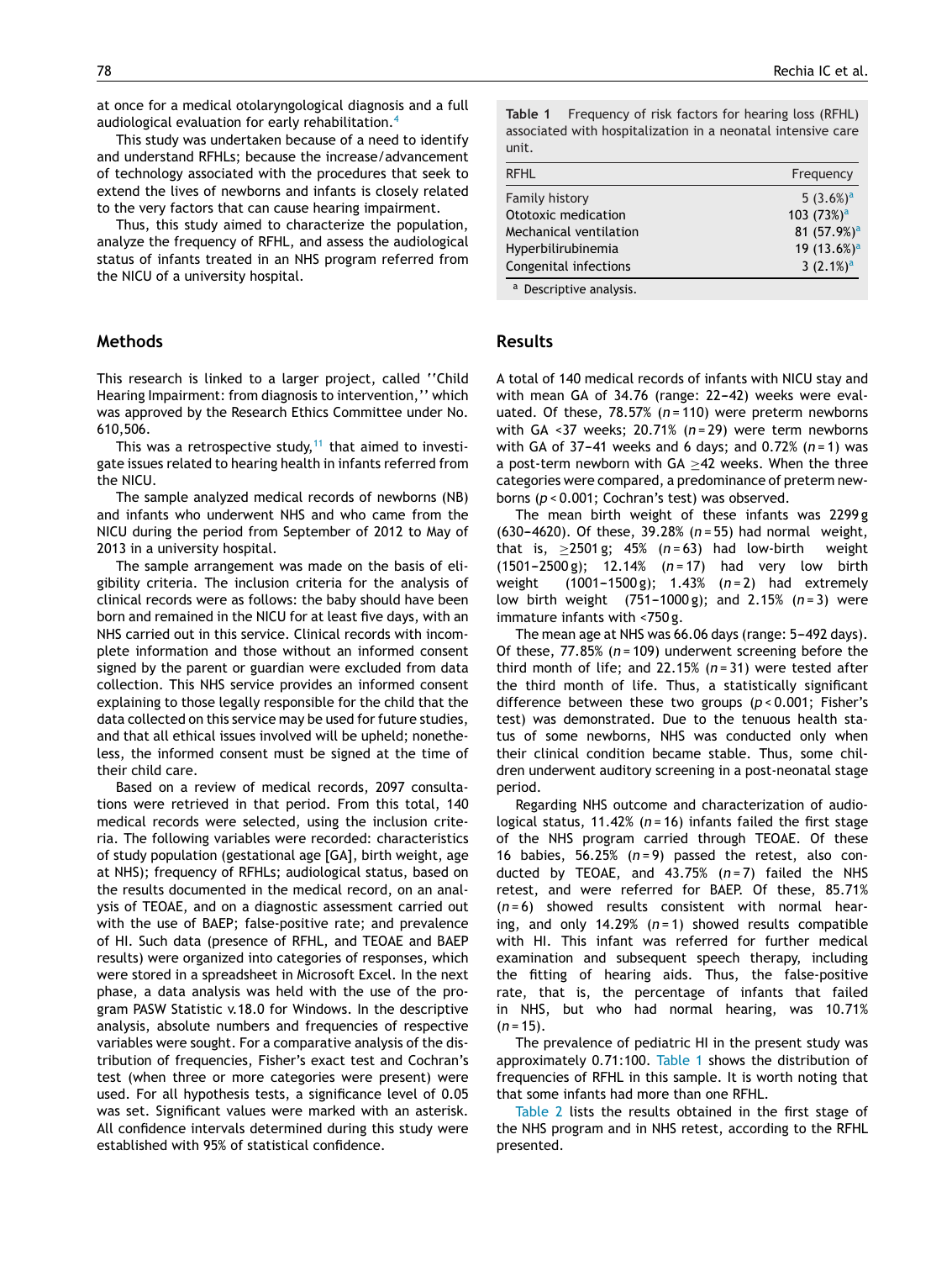<span id="page-3-0"></span>**Table 2** Risk factors for hearing loss (RFHL) and audiological status.

| <b>RFHL</b>            | <b>NHS</b>         |                 |                      | NHS retest     |                |                      |
|------------------------|--------------------|-----------------|----------------------|----------------|----------------|----------------------|
|                        | Passed $(n = 124)$ | Failed $(n=16)$ | p-Value <sup>a</sup> | Passed $(n=9)$ | Failed $(n=7)$ | p-Value <sup>a</sup> |
| Ototoxic medication    |                    |                 |                      |                |                |                      |
| Absent                 | 34 (27.4%)         | 3(18.7%)        |                      | 2(22.2%)       | 1(14.3%)       |                      |
| Present                | 90 (72.6%)         | 13 (81.3%)      | 0.560                | 7(77.8%)       | 6(85.7%)       | 1.00                 |
| Mechanical ventilation |                    |                 |                      |                |                |                      |
| Absent                 | 52 (41.9%)         | 7(43.7%)        |                      | 5(55.6%)       | 2(28.6)        |                      |
| Present                | 72 (58.1%)         | 9(56.3%)        | 1.00                 | 4(44.4%)       | 5(71.4%)       | 0.358                |
| Hyperbilirubinemia     |                    |                 |                      |                |                |                      |
| Absent                 | 110 (88.7%)        | 11 (68.7%)      |                      | 9(100%)        | 2(28.6%)       |                      |
| Present                | 14 (11.3%)         | 5(31.3%)        | 0.044a               | 0(0%)          | 5(71.4%)       | 0.005 <sup>a</sup>   |
| Congenital infection   |                    |                 |                      |                |                |                      |
| Absent                 | 121 (97.6%)        | 16 (100%)       |                      |                |                |                      |
| Present                | 3(2.4%)            | $0(0\%)$        | 1.00                 |                |                |                      |
| <b>Family history</b>  |                    |                 |                      |                |                |                      |
| Absent                 | 119 (96.0%)        | 16 (100%)       |                      |                |                |                      |
| Present                | $5(4.0\%)$         | $0(0\%)$        | 1.00                 |                |                |                      |
| Drugs/alcohol/smoking  |                    |                 |                      |                |                |                      |
| Absent                 | 106 (85.5%)        | 15 (93.7%)      |                      | 9(100%)        | 6(85.7%)       |                      |
| Present                | 18 (14.5%)         | 1(6.3%)         | 0.697                | $0(0\%)$       | 1(14.3%)       | 0.438                |

NHS, Newborn Hearing Screening.

<sup>a</sup> Statistically significant values (*p* < 0.05); Fischer's exact test.

#### **Discussion**

Prematurity is not classified as a RFHL by itself, but rather due to the special care in the NICU that these patients generally require, such as the use of ototoxic medication, mechanical ventilation, and specialized consultations.[12](#page-5-0) A recently published study showed that GA and NICU stay at birth are important variables related to the likelihood of hearing screening failure, and that there is a prevalence of HI in preterm newborns. Moreover, in infants with a con-firmed HI, the mean GA was 31 weeks.<sup>[13](#page-5-0)</sup> As for GA, another study also found that the majority of these patients were preterm.<sup>[14](#page-5-0)</sup> These findings make it possible to infer that, in general, the NICU population consists of underweight preterm newborns in need of specialized care. This study's data agree with these previous studies,  $12-14$  considering that most of this sample consisted of preterm newborns.

Low birth weight is another factor for alterations in child development among primary neonatal high-risk factors. This study assessed the birth weight of newborns and infants treated at the NICU. The mean birth weight was  $2299 g (630-4620) g$ ; 45% ( $n = 63$ ) of the sample had low-birth weight (1501-2500 g). Similarly, another study conducted with a sample of 71 newborns found that, of this total, 52.1% ( $n = 37$ ) had a low weight birth,<sup>[15](#page-5-0)</sup> which agrees with the present findings.

Regarding the time for diagnosis of HI in NBs, it is a general consensus that such diagnosis should be established early.<sup>[5](#page-4-0)</sup> It is known that a child with a diagnosis of HI who starts speech therapy before 6 months of life is more likely to develop a proper hearing, and also a better oral language (with statistical significance), when compared to children diagnosed later.<sup>[1](#page-4-0)</sup> In the present study, the mean age at NHS was 66.06 (5-492) days; 77.15% (*n* = 109) of the sample were submitted to this screening before the third month of life. Babies who failed the first stage of NHS program were referred for retesting, with an audiological diagnosis before completion of the third month of life, which is in accordance with national and international recommendations regarding the time of diagnosis.  $1,4,5$ 

Regarding the outcome of NHS and characterization of audiological status, 11.42% (*n* = 16) of the sample failed the first stage of the NHS program conducted through TEOAE. Of these, 43.75% (*n* = 7) failed a retest. Infants who failed the retest were referred for diagnosis and only 14.29% (*n* = 1) showed results compatible with HI. This finding emphasizes the false-positive rate of the NHS program.

It is recommended that the false-positive rate not exceed  $4\%.4,16}$  $4\%.4,16}$  $4\%.4,16}$  In this university hospital, the false-positive rate was 10.71% (*n* = 15). This high rate can be explained by factors such as excessive background noise, since the room where the NHS is performed does not have sound insulation; and the performance of NHS by an inexperienced staff (as this is a teaching hospital, where students perform their practical activities and are in a process of construction of their clinical practice). Also, the use of TEOAE as the NHS procedure could have had an effect since, although BAEP is [t](#page-4-0)he procedure specified for infants with RFHL, $4$  that equipment was not available for carrying out this procedure. The hospital has since purchased this equipment for use by NHS service, thus allowing for NHS in accordance with national and international standards.<sup>[4,5](#page-4-0)</sup>

The findings of the present study are similar to another study that reported a false positive rate of  $24.41\%,$ <sup>[17](#page-5-0)</sup> well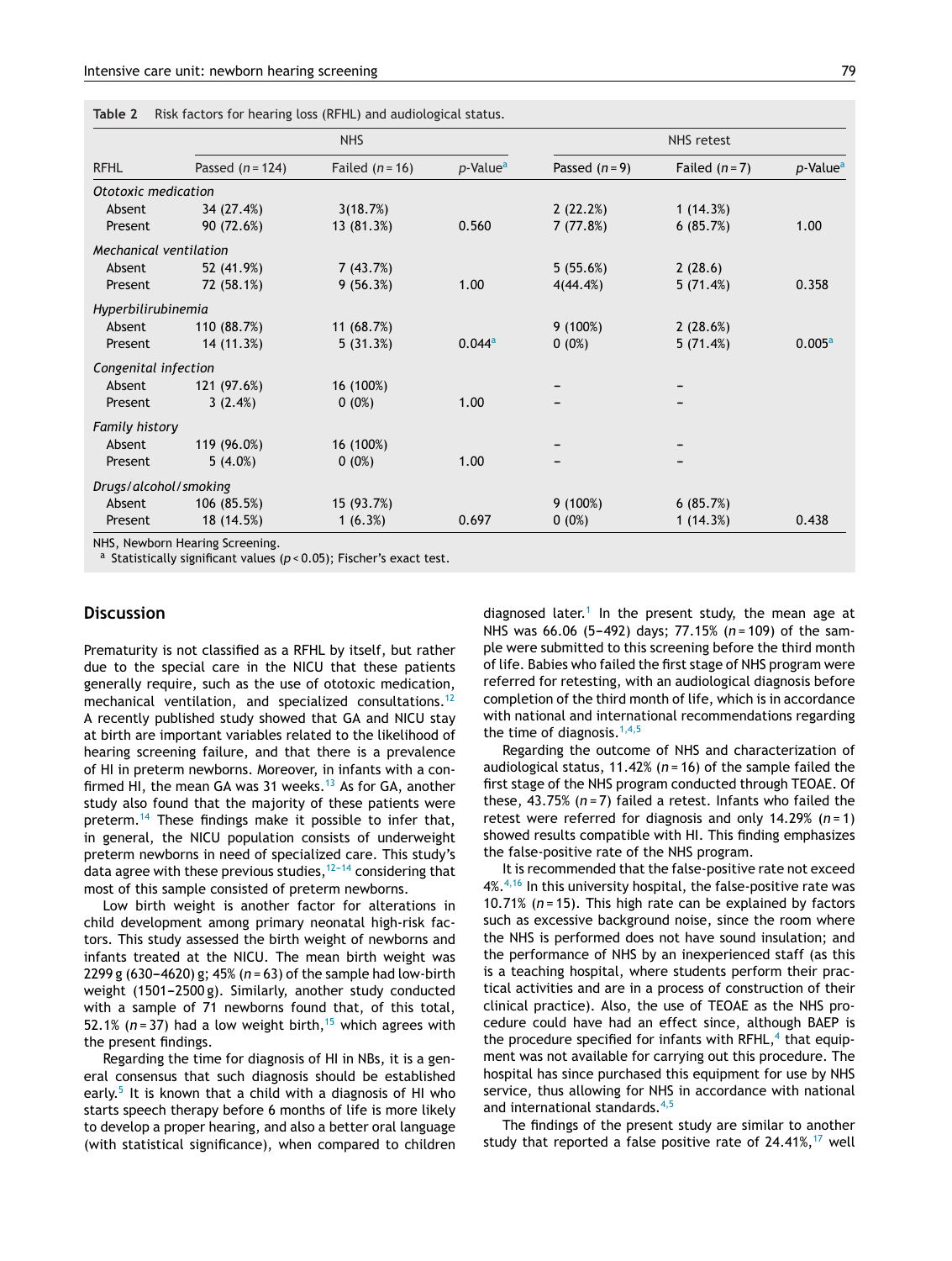<span id="page-4-0"></span>above the internationally recommended level.<sup>[18](#page-5-0)</sup> However, they are in disagreement with the findings of another Brazilian study, that reported a false positive rate of only  $1\%, 19$  $1\%, 19$ within the target established in the literature. Their rate was possibly achieved by the presence of an otolaryngology service in that hospital's NHS program, by the use of a facilitator auricular maneuver, and by the fact that the procedure was performed by highly specialized speech therapists.

In the present study, the prevalence of HI was 0.71:100 live births. Another Brazilian study found a prevalence of 0.138:100 live births for HI.<sup>[19](#page-5-0)</sup> Conversely, studies in foreign languages found a prevalence of  $2-4%$  for HI in newborns referred from NICUs.<sup>5</sup>

It is not possible to make inferences regarding this difference, but it is believed that further studies with larger samples would elucidate more precisely the issues related to the occurrence of HI in babies referred from NICUs.

[Table](#page-2-0) 1 shows that the most prevalent of all risk factors was ototoxic medication (73%), which may harm and damage the cochlear function, leading to HI. $^{20}$  $^{20}$  $^{20}$  The present results were similar to those found in other studies, in which the most frequent risk factor in the populations studied was the use of ototoxic drugs. $21,22$ 

Due to their health conditions, many newborns need NICU hospitalization and mechanical ventilation. Several aspects have been linked to higher rates of deafness in children submitted to assisted ventilation, including the noise level of the machine, duration of mechanical ventilation, and the lung diseases involved.<sup>[23](#page-5-0)</sup> In the present study, 57.9% (*n* = 81) of the infants required mechanical ventilation. Of these, 88.9% (*n* = 72) achieved a passing result, and only 11.1% (*n* = 9) failed the initial NHS. These results are consistent with another study of 200 newborns, in which there was a high prevalence of mechanical ventilation. Of these, 84.5% (*n* = 169) achieved a passing result, and 15.5% (*n* = 31) failed the NHS. $^{23}$  $^{23}$  $^{23}$  Likewise, hyperbilirubinemia has a toxic effect on cochlear hair cells, basal nuclei, and central auditory pathways.[24](#page-5-0) In the present study, 13.6% (*n* = 19) of the sample had hyperbilirubinemia. A study with a sample of 2002 newborns found that 3.9% of this population had some RFHL. Among these, 24.1% had hyperbilirubinemia and 3.9% required mechanical ventilation for over five days.[25](#page-5-0)

In [Table](#page-3-0) 2, the authors sought to examine the association between the NHS result in the first stage of the program, and in NHS retest, considering the RFHLs found in this sample. In the first stage of the evaluation, carried out through TEOAE, 81.3% (*n* = 13) of the sample in use of ototoxic medication failed the NHS. This finding is in agreement with another study, in which 8.6% of the infants who failed NHS had some RFHL, and of these, the most prevalent factor was the use of ototoxic medication  $(42.9\%)$ .<sup>[25](#page-5-0)</sup>

Studies show that babies who received exchange transfu-sion due to high rates of bilirubin may fail the NHS.<sup>[25,26](#page-5-0)</sup> The structures of the auditory system show high sensitivity to the toxic effects of bilirubin. Among the hearing problems caused by the effects of hyperbilirubinemia, auditory neuropathy, which may (or not) be associated with other hearing disorders, is noteworthy. $27$  In contrast, in the present study, children who presented such RFHL had normal hearing, in accordance with other studies that observed no changes in auditory pathways in newborns with hyperbilirubinemia.<sup>[28,29](#page-5-0)</sup>

Considering this study sample, it was found that among the RFHLs associated with NICU, congenital infection had the lowest occurrence (2.14%). All subjects with this RFHL achieved a passing result in NHS. However, studies show that, even when asymptomatic, congenital infections (rubella, syphilis, cytomegalovirus, herpes, toxoplasmosis, and acquired immunodeficiency syndrome) can cause HI in the neonate and may be associated with late-onset HI and/or with progression of some HI already present at birth.<sup>[30,31](#page-5-0)</sup>

#### **Conclusion**

Of the 140 patients screened during the study period, there was higher incidence of preterm newborns with low birth weight and of NHS and audiological diagnosis performed before the third month of life. The most frequent risk factor was use of ototoxic medication, which is often associated with mechanical ventilation; both were present in the single newborn who presented an audiological assessment consistent with HI. However, in spite of an association between hyperbilirubinemia and ''failed'' results in tests and retests, BAEP results consistent with normal hearing were noted for all subjects with such RFHL.

Taking into account that this study sample was considered to be at high risk for HI, the authors must emphasize the importance of auditory monitoring until the third year of life of the child, during which hearing changes of progressive- or late-onset character may be identified.

### **Conflicts of interest**

The authors declare no conflicts of interest.

## **References**

- 1. [Yoshinaga-Itano](http://refhub.elsevier.com/S1808-8694(15)00182-2/sbref0160) [C,](http://refhub.elsevier.com/S1808-8694(15)00182-2/sbref0160) [Sedey](http://refhub.elsevier.com/S1808-8694(15)00182-2/sbref0160) [AL,](http://refhub.elsevier.com/S1808-8694(15)00182-2/sbref0160) [Coulter](http://refhub.elsevier.com/S1808-8694(15)00182-2/sbref0160) [DK,](http://refhub.elsevier.com/S1808-8694(15)00182-2/sbref0160) [Mehl](http://refhub.elsevier.com/S1808-8694(15)00182-2/sbref0160) [AL.](http://refhub.elsevier.com/S1808-8694(15)00182-2/sbref0160) [Language](http://refhub.elsevier.com/S1808-8694(15)00182-2/sbref0160) [of](http://refhub.elsevier.com/S1808-8694(15)00182-2/sbref0160) [early](http://refhub.elsevier.com/S1808-8694(15)00182-2/sbref0160) [and](http://refhub.elsevier.com/S1808-8694(15)00182-2/sbref0160) [later](http://refhub.elsevier.com/S1808-8694(15)00182-2/sbref0160) [identified](http://refhub.elsevier.com/S1808-8694(15)00182-2/sbref0160) [children](http://refhub.elsevier.com/S1808-8694(15)00182-2/sbref0160) [with](http://refhub.elsevier.com/S1808-8694(15)00182-2/sbref0160) [hearing](http://refhub.elsevier.com/S1808-8694(15)00182-2/sbref0160) [loss.](http://refhub.elsevier.com/S1808-8694(15)00182-2/sbref0160) [Pediatrics.](http://refhub.elsevier.com/S1808-8694(15)00182-2/sbref0160)  $1998:102:1161-71$
- 2. [Hilu](http://refhub.elsevier.com/S1808-8694(15)00182-2/sbref0165) [MRPB,](http://refhub.elsevier.com/S1808-8694(15)00182-2/sbref0165) [Zeigelboim](http://refhub.elsevier.com/S1808-8694(15)00182-2/sbref0165) [BS.](http://refhub.elsevier.com/S1808-8694(15)00182-2/sbref0165) [O](http://refhub.elsevier.com/S1808-8694(15)00182-2/sbref0165) [conhecimento,](http://refhub.elsevier.com/S1808-8694(15)00182-2/sbref0165) [a](http://refhub.elsevier.com/S1808-8694(15)00182-2/sbref0165) valorização [da](http://refhub.elsevier.com/S1808-8694(15)00182-2/sbref0165) [triagem](http://refhub.elsevier.com/S1808-8694(15)00182-2/sbref0165) [auditiva](http://refhub.elsevier.com/S1808-8694(15)00182-2/sbref0165) [neonatal](http://refhub.elsevier.com/S1808-8694(15)00182-2/sbref0165) [e](http://refhub.elsevier.com/S1808-8694(15)00182-2/sbref0165) [a](http://refhub.elsevier.com/S1808-8694(15)00182-2/sbref0165) intervenção [precoce](http://refhub.elsevier.com/S1808-8694(15)00182-2/sbref0165) [da](http://refhub.elsevier.com/S1808-8694(15)00182-2/sbref0165) [perda](http://refhub.elsevier.com/S1808-8694(15)00182-2/sbref0165) [auditiva.](http://refhub.elsevier.com/S1808-8694(15)00182-2/sbref0165) [Rev](http://refhub.elsevier.com/S1808-8694(15)00182-2/sbref0165) [CEFAC.](http://refhub.elsevier.com/S1808-8694(15)00182-2/sbref0165) 2007;9:563-70.
- 3. [Azevedo](http://refhub.elsevier.com/S1808-8694(15)00182-2/sbref0170) [MF.](http://refhub.elsevier.com/S1808-8694(15)00182-2/sbref0170) [Desenvolvimento](http://refhub.elsevier.com/S1808-8694(15)00182-2/sbref0170) [das](http://refhub.elsevier.com/S1808-8694(15)00182-2/sbref0170) [Habilidades](http://refhub.elsevier.com/S1808-8694(15)00182-2/sbref0170) [Auditivas.](http://refhub.elsevier.com/S1808-8694(15)00182-2/sbref0170) [In:](http://refhub.elsevier.com/S1808-8694(15)00182-2/sbref0170) [Bevilacqua](http://refhub.elsevier.com/S1808-8694(15)00182-2/sbref0170) [MC,](http://refhub.elsevier.com/S1808-8694(15)00182-2/sbref0170) [et](http://refhub.elsevier.com/S1808-8694(15)00182-2/sbref0170) [al.,](http://refhub.elsevier.com/S1808-8694(15)00182-2/sbref0170) [editors.](http://refhub.elsevier.com/S1808-8694(15)00182-2/sbref0170) [Tratado](http://refhub.elsevier.com/S1808-8694(15)00182-2/sbref0170) [de](http://refhub.elsevier.com/S1808-8694(15)00182-2/sbref0170) [Audiologia.](http://refhub.elsevier.com/S1808-8694(15)00182-2/sbref0170) [São](http://refhub.elsevier.com/S1808-8694(15)00182-2/sbref0170) [Paulo:](http://refhub.elsevier.com/S1808-8694(15)00182-2/sbref0170) [Santos](http://refhub.elsevier.com/S1808-8694(15)00182-2/sbref0170) [Editora;](http://refhub.elsevier.com/S1808-8694(15)00182-2/sbref0170) [2013.](http://refhub.elsevier.com/S1808-8694(15)00182-2/sbref0170) [p.](http://refhub.elsevier.com/S1808-8694(15)00182-2/sbref0170) 475-93.
- 4. [Lewis](http://refhub.elsevier.com/S1808-8694(15)00182-2/sbref0175) [DR,](http://refhub.elsevier.com/S1808-8694(15)00182-2/sbref0175) [Marone](http://refhub.elsevier.com/S1808-8694(15)00182-2/sbref0175) [SAM,](http://refhub.elsevier.com/S1808-8694(15)00182-2/sbref0175) [Mendes](http://refhub.elsevier.com/S1808-8694(15)00182-2/sbref0175) [BCA,](http://refhub.elsevier.com/S1808-8694(15)00182-2/sbref0175) [Cruz](http://refhub.elsevier.com/S1808-8694(15)00182-2/sbref0175) [OLM,](http://refhub.elsevier.com/S1808-8694(15)00182-2/sbref0175) [Nóbrega](http://refhub.elsevier.com/S1808-8694(15)00182-2/sbref0175) [M.](http://refhub.elsevier.com/S1808-8694(15)00182-2/sbref0175) [Comitê](http://refhub.elsevier.com/S1808-8694(15)00182-2/sbref0175) [multiprofissional](http://refhub.elsevier.com/S1808-8694(15)00182-2/sbref0175) [em](http://refhub.elsevier.com/S1808-8694(15)00182-2/sbref0175) [saúde](http://refhub.elsevier.com/S1808-8694(15)00182-2/sbref0175) [auditiva](http://refhub.elsevier.com/S1808-8694(15)00182-2/sbref0175) - [COMUSA.](http://refhub.elsevier.com/S1808-8694(15)00182-2/sbref0175) [Braz](http://refhub.elsevier.com/S1808-8694(15)00182-2/sbref0175) [J](http://refhub.elsevier.com/S1808-8694(15)00182-2/sbref0175) [Otorhinolaryngol.](http://refhub.elsevier.com/S1808-8694(15)00182-2/sbref0175) [2010;76:121](http://refhub.elsevier.com/S1808-8694(15)00182-2/sbref0175)-[8.](http://refhub.elsevier.com/S1808-8694(15)00182-2/sbref0175)
- 5. [Joint](http://refhub.elsevier.com/S1808-8694(15)00182-2/sbref0180) [Committee](http://refhub.elsevier.com/S1808-8694(15)00182-2/sbref0180) [on](http://refhub.elsevier.com/S1808-8694(15)00182-2/sbref0180) [Infant](http://refhub.elsevier.com/S1808-8694(15)00182-2/sbref0180) [Hearing.](http://refhub.elsevier.com/S1808-8694(15)00182-2/sbref0180) [Year](http://refhub.elsevier.com/S1808-8694(15)00182-2/sbref0180) [2007](http://refhub.elsevier.com/S1808-8694(15)00182-2/sbref0180) [Position](http://refhub.elsevier.com/S1808-8694(15)00182-2/sbref0180) [State](http://refhub.elsevier.com/S1808-8694(15)00182-2/sbref0180)[ment:](http://refhub.elsevier.com/S1808-8694(15)00182-2/sbref0180) [principles](http://refhub.elsevier.com/S1808-8694(15)00182-2/sbref0180) [and](http://refhub.elsevier.com/S1808-8694(15)00182-2/sbref0180) [guidelines](http://refhub.elsevier.com/S1808-8694(15)00182-2/sbref0180) [for](http://refhub.elsevier.com/S1808-8694(15)00182-2/sbref0180) [early](http://refhub.elsevier.com/S1808-8694(15)00182-2/sbref0180) [hearing](http://refhub.elsevier.com/S1808-8694(15)00182-2/sbref0180) [detection](http://refhub.elsevier.com/S1808-8694(15)00182-2/sbref0180) [and](http://refhub.elsevier.com/S1808-8694(15)00182-2/sbref0180) [intervention](http://refhub.elsevier.com/S1808-8694(15)00182-2/sbref0180) [programs.](http://refhub.elsevier.com/S1808-8694(15)00182-2/sbref0180) [Pediatrics.](http://refhub.elsevier.com/S1808-8694(15)00182-2/sbref0180) [2007;120:898](http://refhub.elsevier.com/S1808-8694(15)00182-2/sbref0180)-[921.](http://refhub.elsevier.com/S1808-8694(15)00182-2/sbref0180)
- 6. [Vieira](http://refhub.elsevier.com/S1808-8694(15)00182-2/sbref0185) [EP,](http://refhub.elsevier.com/S1808-8694(15)00182-2/sbref0185) [Miranda](http://refhub.elsevier.com/S1808-8694(15)00182-2/sbref0185) [EC,](http://refhub.elsevier.com/S1808-8694(15)00182-2/sbref0185) [Azevedo](http://refhub.elsevier.com/S1808-8694(15)00182-2/sbref0185) [MF,](http://refhub.elsevier.com/S1808-8694(15)00182-2/sbref0185) [Garcia](http://refhub.elsevier.com/S1808-8694(15)00182-2/sbref0185) [MV.](http://refhub.elsevier.com/S1808-8694(15)00182-2/sbref0185) [Ocorrência](http://refhub.elsevier.com/S1808-8694(15)00182-2/sbref0185) [dos](http://refhub.elsevier.com/S1808-8694(15)00182-2/sbref0185) [indicadores](http://refhub.elsevier.com/S1808-8694(15)00182-2/sbref0185) [de](http://refhub.elsevier.com/S1808-8694(15)00182-2/sbref0185) [risco](http://refhub.elsevier.com/S1808-8694(15)00182-2/sbref0185) [para](http://refhub.elsevier.com/S1808-8694(15)00182-2/sbref0185) [a](http://refhub.elsevier.com/S1808-8694(15)00182-2/sbref0185) [deficiência](http://refhub.elsevier.com/S1808-8694(15)00182-2/sbref0185) [auditiva](http://refhub.elsevier.com/S1808-8694(15)00182-2/sbref0185) [infantil](http://refhub.elsevier.com/S1808-8694(15)00182-2/sbref0185) [no](http://refhub.elsevier.com/S1808-8694(15)00182-2/sbref0185) [decorrer](http://refhub.elsevier.com/S1808-8694(15)00182-2/sbref0185) [de](http://refhub.elsevier.com/S1808-8694(15)00182-2/sbref0185) [quatro](http://refhub.elsevier.com/S1808-8694(15)00182-2/sbref0185) [anos](http://refhub.elsevier.com/S1808-8694(15)00182-2/sbref0185) [em](http://refhub.elsevier.com/S1808-8694(15)00182-2/sbref0185) [um](http://refhub.elsevier.com/S1808-8694(15)00182-2/sbref0185) [programa](http://refhub.elsevier.com/S1808-8694(15)00182-2/sbref0185) [de](http://refhub.elsevier.com/S1808-8694(15)00182-2/sbref0185) [triagem](http://refhub.elsevier.com/S1808-8694(15)00182-2/sbref0185) [audi](http://refhub.elsevier.com/S1808-8694(15)00182-2/sbref0185)[tiva](http://refhub.elsevier.com/S1808-8694(15)00182-2/sbref0185) [neonatal](http://refhub.elsevier.com/S1808-8694(15)00182-2/sbref0185) [de](http://refhub.elsevier.com/S1808-8694(15)00182-2/sbref0185) [um](http://refhub.elsevier.com/S1808-8694(15)00182-2/sbref0185) [hospital](http://refhub.elsevier.com/S1808-8694(15)00182-2/sbref0185) [público.](http://refhub.elsevier.com/S1808-8694(15)00182-2/sbref0185) [Rev](http://refhub.elsevier.com/S1808-8694(15)00182-2/sbref0185) [Soc](http://refhub.elsevier.com/S1808-8694(15)00182-2/sbref0185) [Bras](http://refhub.elsevier.com/S1808-8694(15)00182-2/sbref0185) [Fonoaudiol.](http://refhub.elsevier.com/S1808-8694(15)00182-2/sbref0185)  $2007:12:214-20$
- 7. [Northern](http://refhub.elsevier.com/S1808-8694(15)00182-2/sbref0190) [JL,](http://refhub.elsevier.com/S1808-8694(15)00182-2/sbref0190) [Downs](http://refhub.elsevier.com/S1808-8694(15)00182-2/sbref0190) [MP.](http://refhub.elsevier.com/S1808-8694(15)00182-2/sbref0190) [Triagem](http://refhub.elsevier.com/S1808-8694(15)00182-2/sbref0190) [auditiva](http://refhub.elsevier.com/S1808-8694(15)00182-2/sbref0190) [em](http://refhub.elsevier.com/S1808-8694(15)00182-2/sbref0190) crianças. [In:](http://refhub.elsevier.com/S1808-8694(15)00182-2/sbref0190) Audição [na](http://refhub.elsevier.com/S1808-8694(15)00182-2/sbref0190) [infância.](http://refhub.elsevier.com/S1808-8694(15)00182-2/sbref0190) [5th](http://refhub.elsevier.com/S1808-8694(15)00182-2/sbref0190) [ed.](http://refhub.elsevier.com/S1808-8694(15)00182-2/sbref0190) [Rio](http://refhub.elsevier.com/S1808-8694(15)00182-2/sbref0190) [de](http://refhub.elsevier.com/S1808-8694(15)00182-2/sbref0190) [Janeiro:](http://refhub.elsevier.com/S1808-8694(15)00182-2/sbref0190) [Guanabara](http://refhub.elsevier.com/S1808-8694(15)00182-2/sbref0190) [Koogan;](http://refhub.elsevier.com/S1808-8694(15)00182-2/sbref0190) [2005.](http://refhub.elsevier.com/S1808-8694(15)00182-2/sbref0190) [p.](http://refhub.elsevier.com/S1808-8694(15)00182-2/sbref0190) 209-43.
- 8. [Kemp](http://refhub.elsevier.com/S1808-8694(15)00182-2/sbref0195) [DT,](http://refhub.elsevier.com/S1808-8694(15)00182-2/sbref0195) [Ryan](http://refhub.elsevier.com/S1808-8694(15)00182-2/sbref0195) [S,](http://refhub.elsevier.com/S1808-8694(15)00182-2/sbref0195) [Bray](http://refhub.elsevier.com/S1808-8694(15)00182-2/sbref0195) [P.](http://refhub.elsevier.com/S1808-8694(15)00182-2/sbref0195) [A](http://refhub.elsevier.com/S1808-8694(15)00182-2/sbref0195) [guide](http://refhub.elsevier.com/S1808-8694(15)00182-2/sbref0195) [to](http://refhub.elsevier.com/S1808-8694(15)00182-2/sbref0195) [the](http://refhub.elsevier.com/S1808-8694(15)00182-2/sbref0195) [effective](http://refhub.elsevier.com/S1808-8694(15)00182-2/sbref0195) [use](http://refhub.elsevier.com/S1808-8694(15)00182-2/sbref0195) [of](http://refhub.elsevier.com/S1808-8694(15)00182-2/sbref0195) [otoa](http://refhub.elsevier.com/S1808-8694(15)00182-2/sbref0195)[coustic](http://refhub.elsevier.com/S1808-8694(15)00182-2/sbref0195) [emissions.](http://refhub.elsevier.com/S1808-8694(15)00182-2/sbref0195) [Ear](http://refhub.elsevier.com/S1808-8694(15)00182-2/sbref0195) [Hear.](http://refhub.elsevier.com/S1808-8694(15)00182-2/sbref0195) 1990;11:93-105.
- 9. [Hall](http://refhub.elsevier.com/S1808-8694(15)00182-2/sbref0200) [JW.](http://refhub.elsevier.com/S1808-8694(15)00182-2/sbref0200) [Handbook](http://refhub.elsevier.com/S1808-8694(15)00182-2/sbref0200) [of](http://refhub.elsevier.com/S1808-8694(15)00182-2/sbref0200) [otoacoustic](http://refhub.elsevier.com/S1808-8694(15)00182-2/sbref0200) [emissions.](http://refhub.elsevier.com/S1808-8694(15)00182-2/sbref0200) [San](http://refhub.elsevier.com/S1808-8694(15)00182-2/sbref0200) [Diego:](http://refhub.elsevier.com/S1808-8694(15)00182-2/sbref0200) [Singu](http://refhub.elsevier.com/S1808-8694(15)00182-2/sbref0200)[lar;](http://refhub.elsevier.com/S1808-8694(15)00182-2/sbref0200) [1999.](http://refhub.elsevier.com/S1808-8694(15)00182-2/sbref0200) [p.](http://refhub.elsevier.com/S1808-8694(15)00182-2/sbref0200) [635.](http://refhub.elsevier.com/S1808-8694(15)00182-2/sbref0200)